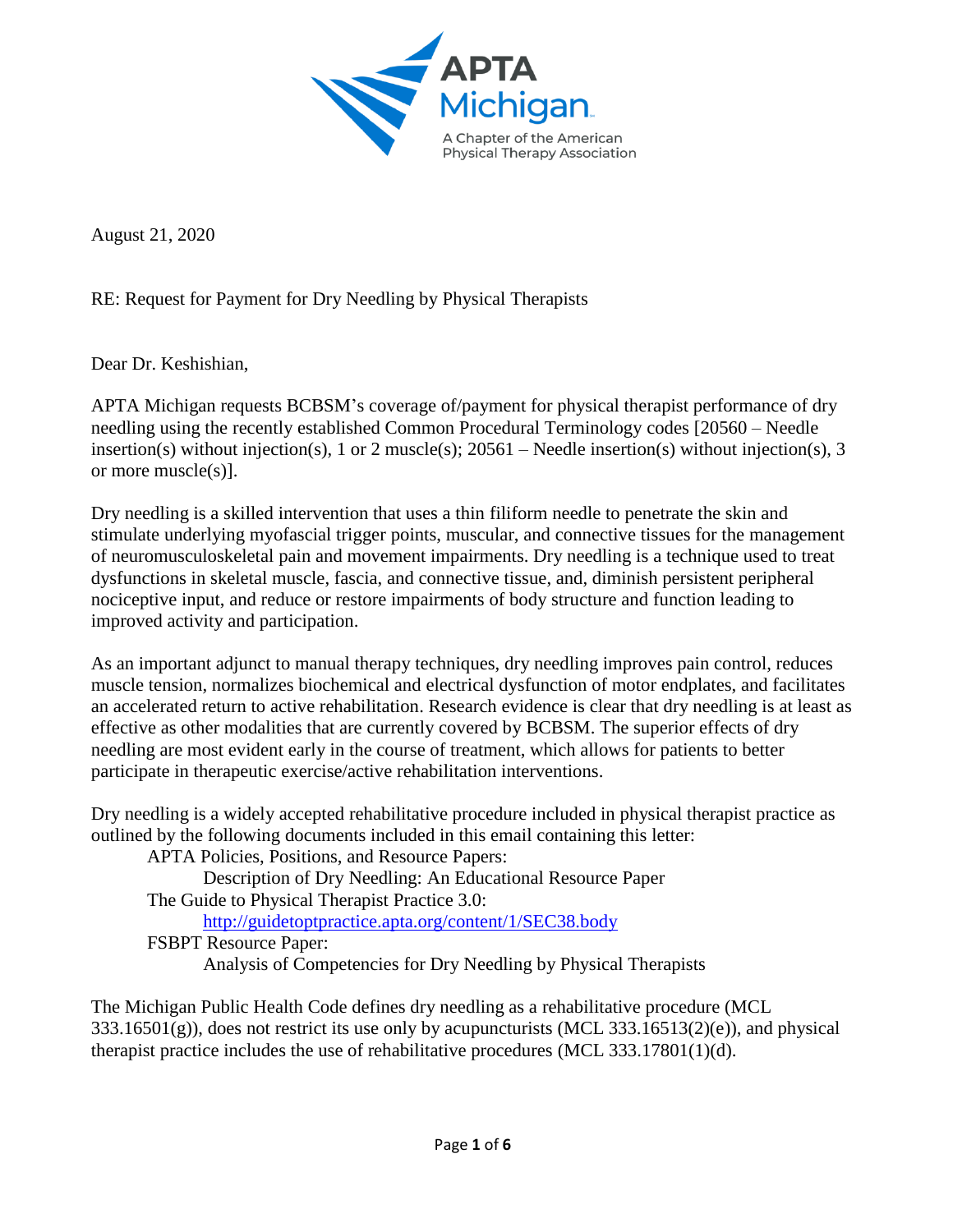

Research clearly supports the use of dry needling as an effective intervention alone and as an adjunct to other physical therapist interventions, especially manual therapy. *The following summarizes the current state of the scientific literature, which includes 19 different systematic reviews/metaanalyses covering nearly 300 clinical trials and over 14,000 patients:*

- 1. In a systematic review/meta-analysis of 23 studies with 1,883 total patients with myofascial pain and trigger points, dry needling was:
	- *At least as effective as other treatments and more so than sham/no treatments for the reduction of pain, as well as increasing pain pressure threshold.* Charles D, Hudgins T, MacNaughton J, Newman E, Tan J, Wigger M. A systematic review of manual therapy

techniques, dry cupping and dry needling in the reduction of myofascial pain and myofascial trigger points. J Bodyw Mov Ther. 2019;23:539-546.

- 2. In a systematic review/meta-analysis of 7 studies with 199 total patients with orofacial pain associated with a diagnosis of temporomandibular dysfunction, dry needling:
	- *Showed superior effects compared to sham treatment for pain pressure threshold.*
	- *Was superior to other interventions for pain intensity.* Vier C, de Almeida M, Neves M, dos Santos A, Bracht M. The effectiveness of dry needling for patients with orofacial pain associated with temporomandibular dysfunction: a systematic review and meta-analysis. Braz J Phs Ther. 2019;23:3-11.
- 3. In a systematic review/meta-analysis of 21 studies with 977 total patients, the effects of needling therapies on the production of muscle force were analyzed, and dry needling:
	- *Showed moderate evidence for an increase in force production in sedentary workers with non-specific neck pain.*
	- *Yielded an increase in cervical isometric force production. Mansfield CJ, Vanetten L, Willy R, di Stasi S, Magnussen R, Briggs M. The Effects of Needling Therapies on Muscle Force Production: A Systematic Review and Meta-analysis. J Ortho Sports Phys Ther. 2019;49:154-170.*
- 4. In a systematic review/meta-analysis of 16 studies with 1233 total patients with low back pain, dry needling was found to be superior to:
	- *Sham treatments for pain intensity and functional disability post-intervention.*
	- *Sham treatment for pain intensity at follow-up.*

• *Acupuncture at post-intervention. Hu H, Gao H, Ma R, Zhao X, Tian H, Li L. Is dry needling effective for low back pain? A systematic review and PRISMA-compliant meta-analysis. Med. 2018;97:e11225.*

- 5. In a systematic review/meta-analysis of 11 studies with 802 total patients with myofascial trigger points stemming from low back dysfunction, dry needling:
	- *Resulted in significantly lower pain intensity and functional disability post-intervention.*  Liu Q, Liu L, Huang Q, et al. Evidence for dry needling in the management of myofascial trigger points associated with low back pain: A systematic review and meta-analysis. Arch Phys Med Rehabil. 2018;99:144- 152.e2.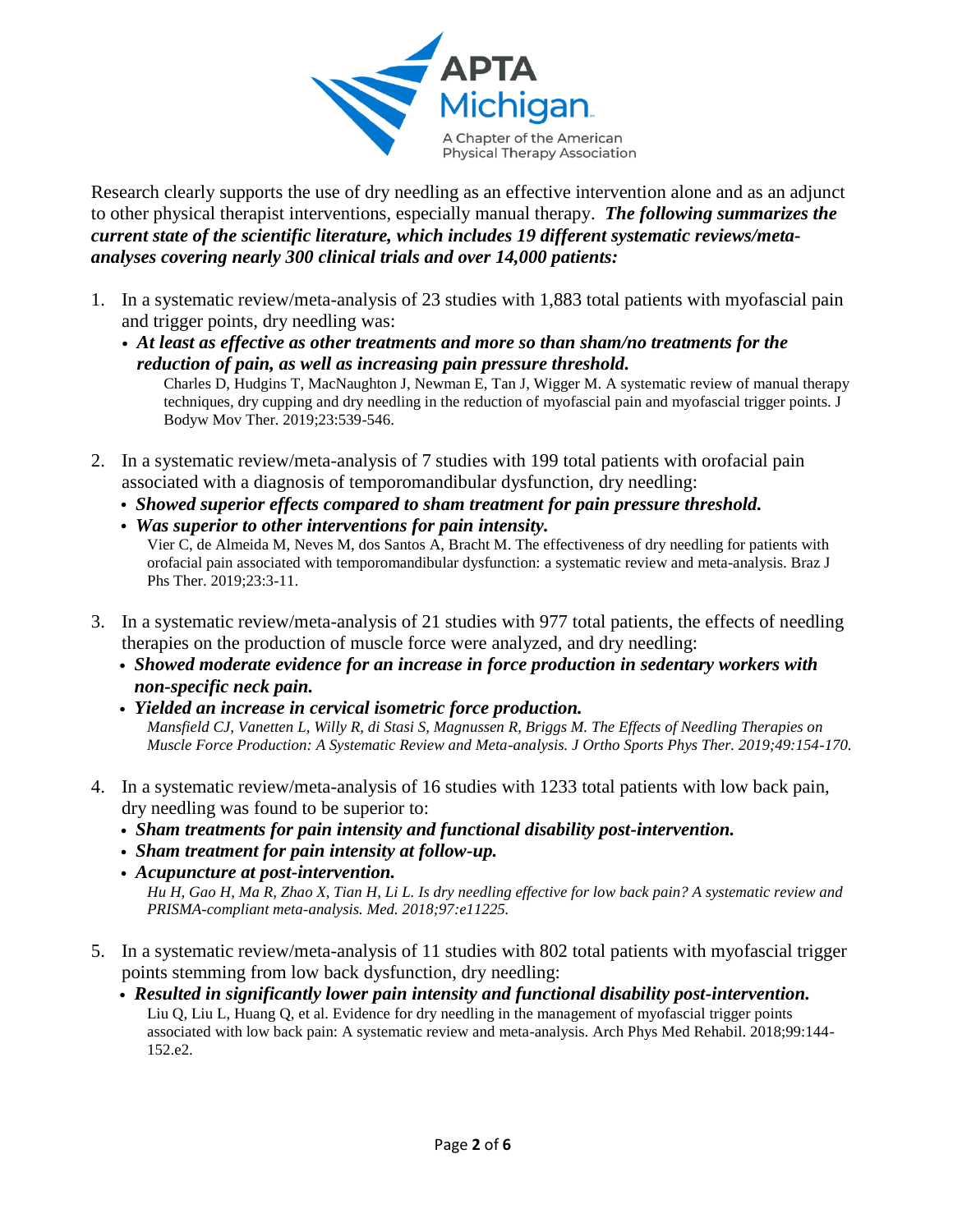

- 6. In a systematic review/meta-analysis of 11 studies with 496 total patients with upper extremity pain and dysfunction, dry needling:
	- *Of latent and active trigger points in the infraspinatus is superior to just dry needling the active points for reduction of shoulder pain and increasing pain pressure threshold.*
	- *Resulted in a significant reduction in shoulder pain, with this reduction remaining significant at post treatment and up to 10 weeks after the initial treatment. Hall ML, Mackie AC, Ribeiro DC. Effects of dry needling trigger point therapy in the shoulder region on patients with upper extremity pain and dysfunction: a systematic review with meta-analysis. Physiotherapy. 2018;104:167-177.*
- 7. In a systematic review/meta-analysis of 18 studies with patients with temporomandibular myofascial pain, dry needling:
	- *Yielded a greater improvement in pain pressure threshold and maximal mouth opening when compared with placebo needling.*
	- *Presents a lower cost when compared with other types of treatment.*  Machado P, Machado E, Wandscher VF, Marchionatti AME, Zanatta FB, Kaizer OB. A systematic review of different substance injection and dry needling for treatment of temporomandibular myofascial pain. Int J Oral Maxillofac Surg. 2018;47:1420-1432.
- 8. In a randomized controlled trial of 50 patients with subacromial pain syndrome, the costeffectiveness of incorporating dry needling into an exercise program demonstrated the following:
	- *Participants in the exercise-only group had a greater number of visits with a physician, as well as more treatment sessions compared with the exercise + dry needling group.*
	- *Absenteeism from paid labor was statistically higher in the exercise only group, with a greater number of subjects requiring a greater number of days off from work.*
	- *Mean cost per subject was more was statistically higher in the exercise-only group.*
	- *The exercise + dry needling group was found to be less costly and more effective than the exercise-only group.*
	- *The exercise + dry needling group reported a higher quality of life.*  Arias-Buría JL, Martín-Saborido C, Cleland J, Koppenhaver SL, Plaza-Manzano G, Fernández-de-las-Peñas C. Cost-effectiveness evaluation of the inclusion of dry needling into an exercise program for subacromial pain syndrome: Evidence from a randomized clinical trial. Pain Medicine. 2018;19:2336-2347.
- 9. In a systematic review/meta-analysis of 13 studies with 723 total patients with trigger points associated with a variety of musculoskeletal conditions, dry needling:
	- *Was found to have a statistically significant treatment effect on pain, pain pressure threshold and functional outcomes immediately and at 12-week follow-up when compared with the notreatment, control or sham groups.*
	- *Is at least as effective for pain reduction and increasing pain pressure threshold as compared with other treatments immediately and at 12 weeks.* Gattie E, Cleland JA, Snodgrass S. The effectiveness of trigger point dry needling for musculoskeletal conditions by physical therapists: A systematic review and meta-analysis. J Ortho Sports Phys Ther. 2017;47:133-149.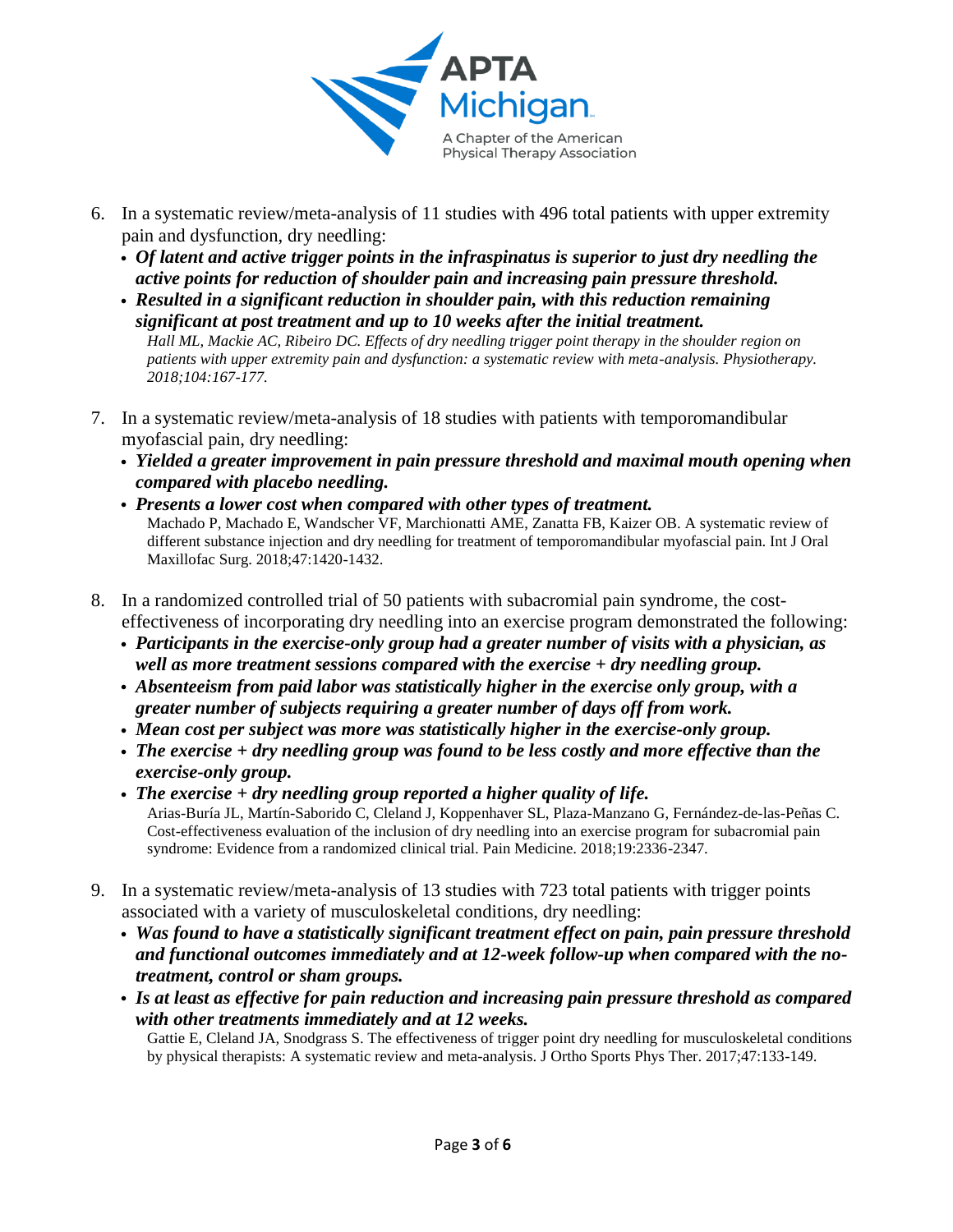

- 10. In a systematic review/meta-analysis of 15 studies with 761 total patients with myofascial trigger points, dry needling:
	- *Is effective for relieving pain, increasing pain pressure threshold and range of motion in the neck/shoulder, and improving quality of life in the short-term when compared with sham, placebo, or no intervention.*
	- *Yielded a reduction in Visual Analogue Scores by at least the minimal clinically important difference for the majority of the studies.*

Espejo-Antúnez L, Tejeda JF, Albornoz-Cabello M, et al.Dry needling in the management of myofascial trigger points: A systematic review of randomized controlled trials. Complement Ther Med. 2017;33:46-57.

- 11. In a systematic review/meta-analysis of 6 studies with 301 total patients with muscular trigger points in the lower quarter, dry needling:
	- *Was effective for pain reduction in the lower quarter in the short-term.*
	- *Showed potential to result in pain reduction when combined with other interventions (such as with strengthening and stretching).*

Morihisa R, Eskew J, McNamara A, Young J. Dry needling in subjects with muscular trigger points in the lower quarter: A systematic review. Int J Sports Phys Ther. 2016;11:1-14.

- 12. In a systematic review/meta-analysis of 15 studies with patients complaining of neck pain associated with trigger points in the upper trapezius, dry needling:
	- *Had a short-term effect on pain-reduction.*
	- *Was superior to placebo, active ROM exercises and non-tender point acupuncture.*
	- *Had similar effects on improving cervical range of motion when compared with lidocaine.*  Cagnie B, Castelein B, Pollie F, Steelant L, Verhoeyen H, Cools A. Evidence for the use of ischemic compression and dry needling in the management of trigger points of the upper trapezius in patients with neck pain: A systematic review. Am J Phys Med Rehab. 2015;94:573-583.
- 13. In a systematic review/meta-analysis of 20 studies with 839 total patients with neck and shoulder pain, dry needling of myofascial trigger points:
	- *Was superior to control/sham groups in the short and medium terms for relieving pain related to trigger points.*
	- *Yield similar results as wet needling/other treatments in the short and long term.*  Liu L, MSc, Huang, Qiang-Min, MD, PhD, Liu Q, MSc, et al. Effectiveness of dry needling for myofascial trigger points associated with neck and shoulder pain: A systematic review and meta-analysis. Arch Phys Med Rehabil. 2015;96:944-955.
- 14. In a systematic review/meta-analysis of 19 studies with 1062 total patients with trigger pointrelated pain in various regions of the body, dry needling:
	- *Was more effective in relieving trigger point pain in multiple body regions, and to be superior to stretching or PENS in diminishing trigger points.*
	- *Was at least as effective as manual release or use of other needling treatments in managing trigger points.*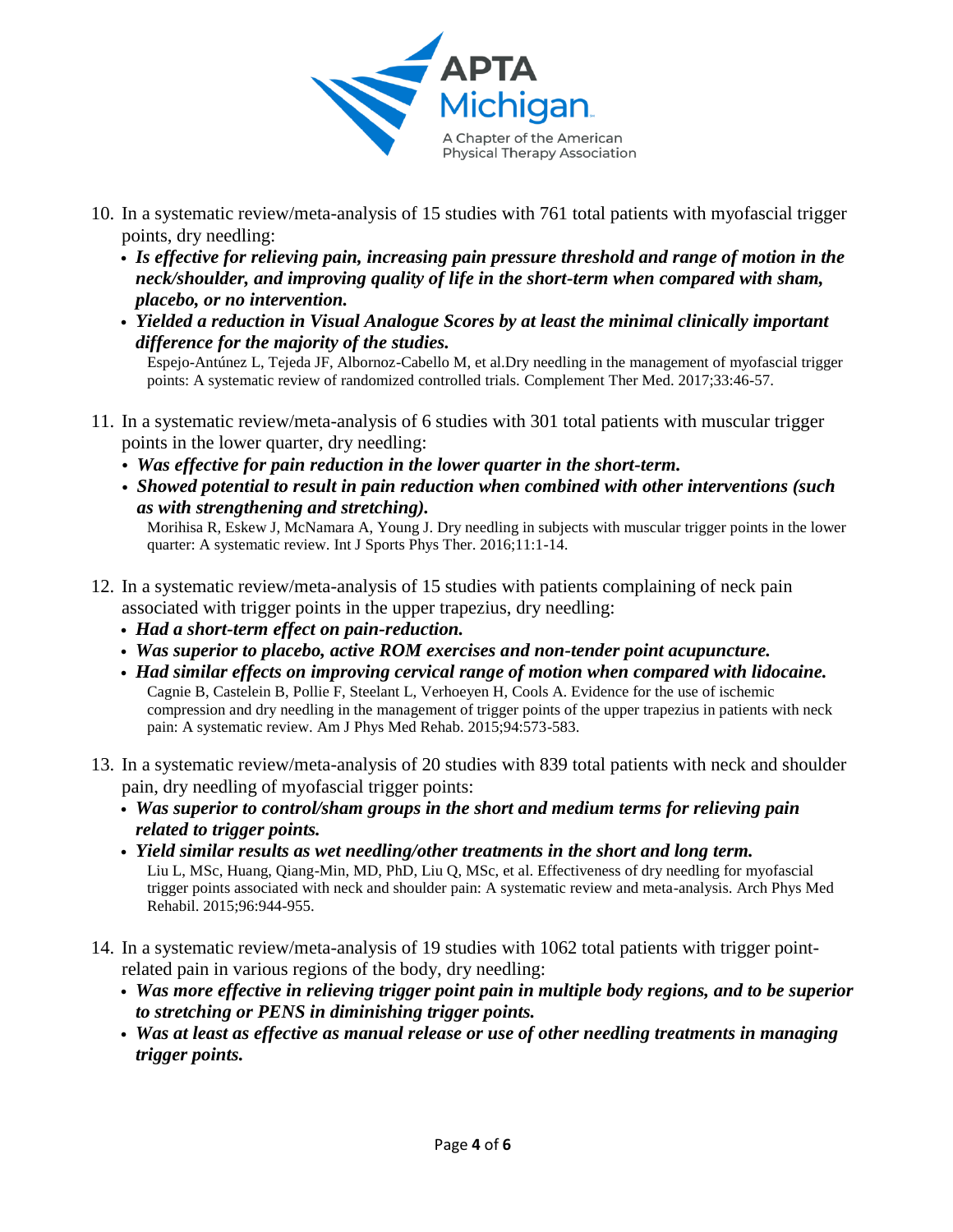

- *Had potential to improve tolerance to other interventions, thus allowing for increased acceleration of therapy with longer-lasting results. Boyles R, Fowler R, Ramsey D, Burrows E. Effectiveness of trigger point dry needling for multiple body regions: a systematic review. J Man Manip Ther. 2015;23:276-293.*
- 15. In a systematic review/meta-analysis of 17 studies with 944 total patients with chronic trapezius myalgia, dry needling:
	- *Was superior to sham dry needling, with significant clinically important changes in pain in the short-term.*

Nunes AMP, Moita, João Paulo Azinheira Martins. Effectiveness of physical and rehabilitation techniques in reducing pain in chronic trapezius myalgia: A systematic review and meta-analysis. Int J Osteopath Med. 2015;18:189-206.

- 16. In a systematic review/meta-analysis of 3 studies with 76 total patients with cervicogenic or tension-type headache, dry needling:
	- *Was effective in managing tension-type or cervicogenic headaches when combined with other treatments.*

*France S, Bown J, Nowosilskyj M, Mott M, Rand S, Walters J. Evidence for the use of dry needling and physiotherapy in the management of cervicogenic or tension-type headache: A systematic review. Cephalalgia. London, England: SAGE Publications; 2014;34:994-1003.*

- 17. In a systematic review/meta-analysis of 5 studies with 266 total patients with trigger points in the neck and shoulders, dry needling:
	- *Reduced Visual Analogue Scores at 3 and 6 month follow-up.*
	- *Was as effective as lidocaine injections for improving pain intensity and activity levels, indicating that dry needling would be better than lidocaine, as it is less invasive, expensive, and less likely to result in the occurrence of adverse events.*

Ong J, BPhty, Claydon, Leica S., PhD, PG Cert Tert Teach, BSc (Hons). The effect of dry needling for myofascial trigger points in the neck and shoulders: A systematic review and meta-analysis. J bodyw mov ther. 2013;2014;18:390-398.

- 18. In a systematic review/meta-analysis of 35 studies with 2861 total patients with low back pain, dry needling and acupuncture:
	- *Were potentially effective adjuncts when combined with other treatments for improving chronic low back pain.*

Furlan AD, van Tulder M, Cherkin DC, et al. Acupuncture and dry-needling for low back pain: An updated systematic review within the framework of the Cochrane Collaboration. Spine. 2005;30:944-963.

- 19. In a systematic review/meta-analysis of 38 studies with 1,372 total patients with myofascial trigger point pain, dry needling:
	- *Had a similar treatment effect as wet needling, indicating that safety and patient comfort level should be considered when making a decision between the use of dry or wet needling.*  Cummings TM, White AR. Needling therapies in the management of myofascial trigger point pain: A systematic review. Arch Phys Med Rehabil. 2001;82:986-992.